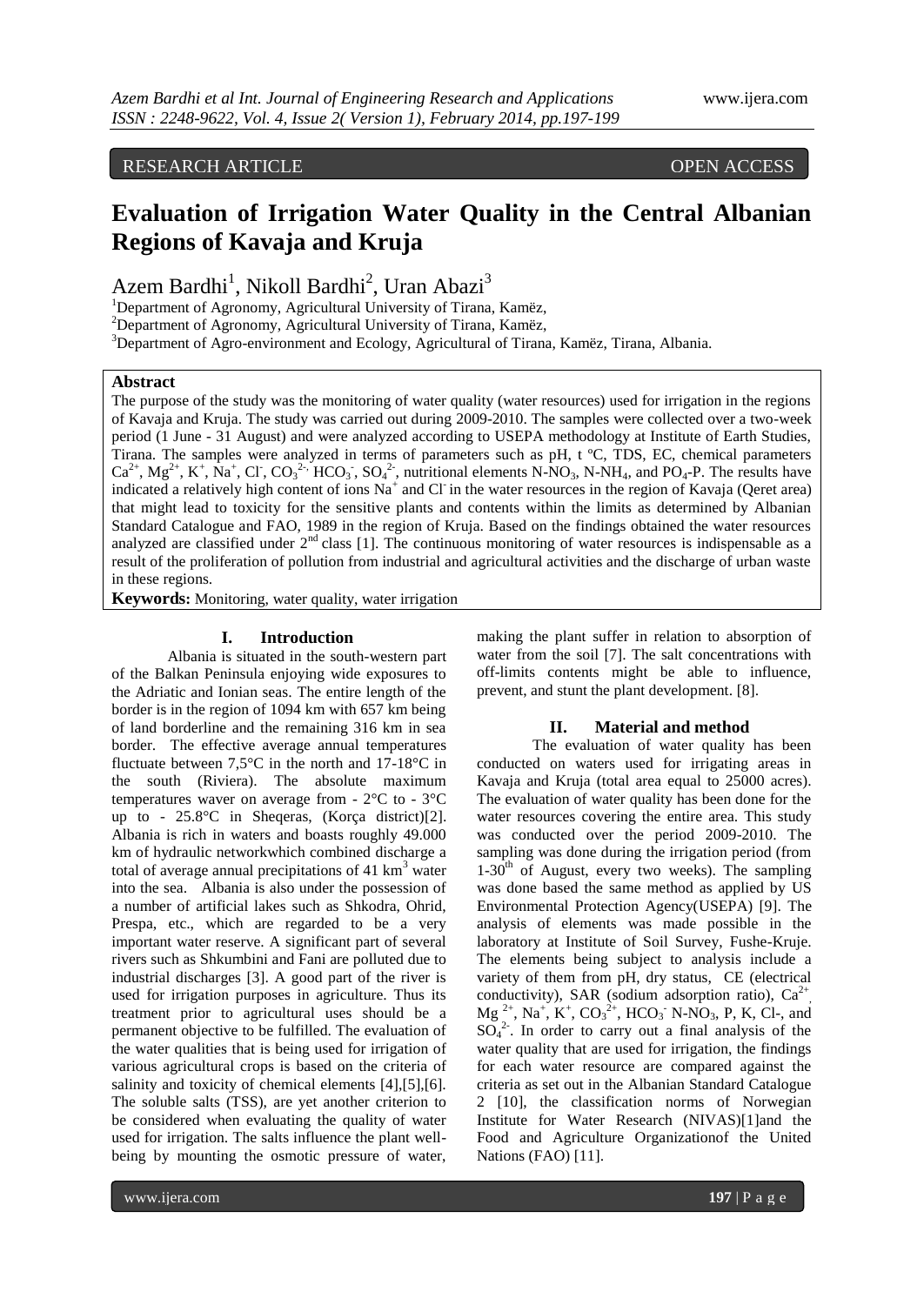#### **III. Results and discussion**

The results that were produced from the analysis of the data indicate that there is a high quality in the water resources that are utilized for irrigation of agricultural crops in the area (citrus, seed-bearing plants, nut trees, vines, maize, peas, carrots, clover, onion, spinach, tomatoes and alfalfa). In all of the water resources analyzed CE is under the limit when matched and compared against the norms as defined by ASC(Albanian Catalogue Standarts) and FAO 1989 (3ds/m) and that does not precipitate issues in the salinity of soils, which falls short of impacting the crop yield in the area. The water resources analyzed in general appear to be poor in salts (Table 1) and do not cause any problems in the salinity of soils. The low values of  $Ca^{2+}$ , Mg<sup>2+</sup> and Na<sup>+</sup> observed in the study (within the norms established by ASC. The impoverishment in salts makes these waters attain corrosive traits because in the majority of cases they secure the calcium from the top ground layer of the soil by damaging in so doing the soil structure and by creating a crust embedding the surface area. In the case of cultivation of various crops this phenomenon is a real problem because the forming of the soil crust keeps the seeds from sprouting by reducing the propagation rate of the crops. The water resources analyzed do not create toxicity issues because the toxic contents of the soil prove to be within the norms as defined by FAO 1989 for the irrigation waters. The high content of ions  $NO<sub>3</sub>-N$  in the pumping station of the Nikel area (5.9 mg/l) and Budull  $(5.5 \text{ mg/l})$  will have to be taken into consideration when calculating the nitrogen fertilization balance. The results have demonstrated a high content of bicarbonates in all of the water resources being the focus of the study and in particular in Vorioni (3.5 mg/l), Bilaj (4.5 mg/l) and Rinas (max= 4.7 mg/l). The irrigation of the crops based on the rain method (if applicable) with these waters, influences the reduction of the commercial value of crops in the area. .

| Table1.Biannual average results of water resources that serve as irrigation in the Krujaregion |  |
|------------------------------------------------------------------------------------------------|--|
|                                                                                                |  |

| <u>raoichdhannain a ceige resans or water resources mac serve as n'rigamon in me rirajaregion</u> |                |                  |        |                  |                 |            |                |            |         |         |                 |            |         |        |
|---------------------------------------------------------------------------------------------------|----------------|------------------|--------|------------------|-----------------|------------|----------------|------------|---------|---------|-----------------|------------|---------|--------|
| Natural                                                                                           | <b>ECW</b>     | $Ca^{2+}$        | Mg     | $Na+$            | CO <sub>3</sub> | HС         | $Cl^{\dagger}$ | $SO_4$     | $NO3$ - | NH      | $P-$            | $K^{+}(m)$ | pH<br>( | (SAR)  |
| Resour                                                                                            | $\frac{ds}{ }$ | (me)             | $2+$   | (me)             | $2 -$           | $O_3^-$    | (me/l)         | $2 -$      | N       | $_4$ -N | PO <sub>4</sub> | g(1)       | log     |        |
| ces                                                                                               | m)             | $\left( \right)$ | (me/l) | $\left( \right)$ | (me             | (me        |                | (me        | (mg/l)  |         | (mg)            |            | $H^+$   | (me/l) |
|                                                                                                   |                |                  |        |                  | $\sqrt{1}$      | $\sqrt{1}$ |                | $\sqrt{D}$ |         |         | $\sqrt{1}$      |            |         |        |
| Tapize                                                                                            | 0.4            | 2.3              | 3.4    | 0.5              | 0.3             | 2          | 0.6            | 0.2        | 1.5     | 0.5     | 1.2             | 0.1        | 7.1     | 0.3    |
| Gjole                                                                                             | 0.5            | 2.4              | 3.2    | 1.1              | 0.4             | 2.5        | 0.7            | 0.3        | 1.75    | 1.5     | 0.8             | 0.2        | 7.0     | 0.6    |
| Rinas                                                                                             | 1.0            | 3.8              | 5.85   | 1.2              | 0.3             | 4.7        | 1.0            | 0.35       | 1.8     | 1.5     | 10.5            | 1.2        | 7.2     | 0.6    |
| Nikel                                                                                             | 0.5            | 2.0              | 2.7    | 0.5              | 0.2             | 1.8        | 0.6            | 0.2        | 5.9     | 14      | 8.6             | 0.8        | 7.3     | 0.4    |
| <b>Budull</b>                                                                                     | 0.6            | 1.8              | 2.6    | 0.8              | 0.15            | 2.8        | 1.0            | 0.2        | 5.5     | 1.9     | 13              | 1.1        | 7.2     | 0.5    |
| Bilaj                                                                                             | 0.8            | 2.2              | 4.2    | 1.3              | 0.5             | 4.5        | 0.7            | 0.25       | 1.2     | 2.1     | 6               | 0.9        | 7.2     | 0.7    |
| Vorion                                                                                            | 0.5            | 2.0              | 3.9    | 0.7              | 0.1             | 3.5        | 0.4            | 0.25       | 1.05    | 0.5     | 6.01            | 0.9        | 7.2     | 0.3    |
|                                                                                                   |                |                  |        |                  |                 |            |                |            |         |         |                 |            |         |        |

The water resources of Kavaja area in general prove to have a much higher content in terms of the indicators analyzed as opposed to those of Kruja. The high content in salts in these waters triggers light salinity problems that run to average in the areas irrigated from the water resources of Stryme Channel, Karpen, Harizaj. That proves to be even more dangerous for areas of Qerretit and Hidrovor. The water resources of Bedenit and Ballaj (from the analysis of indicators) fail to produce any salinity issues, but the water resources of Ballaj might be able to create problems up the average because of infiltration. The high content in sodium ions in the Qerreti reservoir (65 mg/l), and in Hidrovor (41 mg/l), might be enough to cause toxicity problems. Toxicity might increase ( specifically in the sensitive plants) in the case of water utilization by the rain-like

method, as a consequence of the high content of Sodium and Chlorine ions (Qerret 70 mg/l).

The waters in Kavaja area are characterized in general by the high content of ions Mg<sup>2+</sup>. The high content to be seen in the Stryme Channel (7.8 mg/l), in the Beden reservoir (8.5 mg/l) and in the Qerret area (30 mg/l), are likely to prevent the absorption of calcium from the plants. The relatively high content of carbonates and bio-carbonates (max 7.5 mg/l, Hidrovori), Harizaj (7.1 mg/l), leads to the creation of crust in soils, the destruction of the soil structure and influences negatively the value of crops in the area. The low content of sodium and chlorine,within the limits as defined by the State Standard Catalogue (with the exception of Qerret and Hidrovor) are not known to cause any toxicity problems in the crops cultivated in the area.